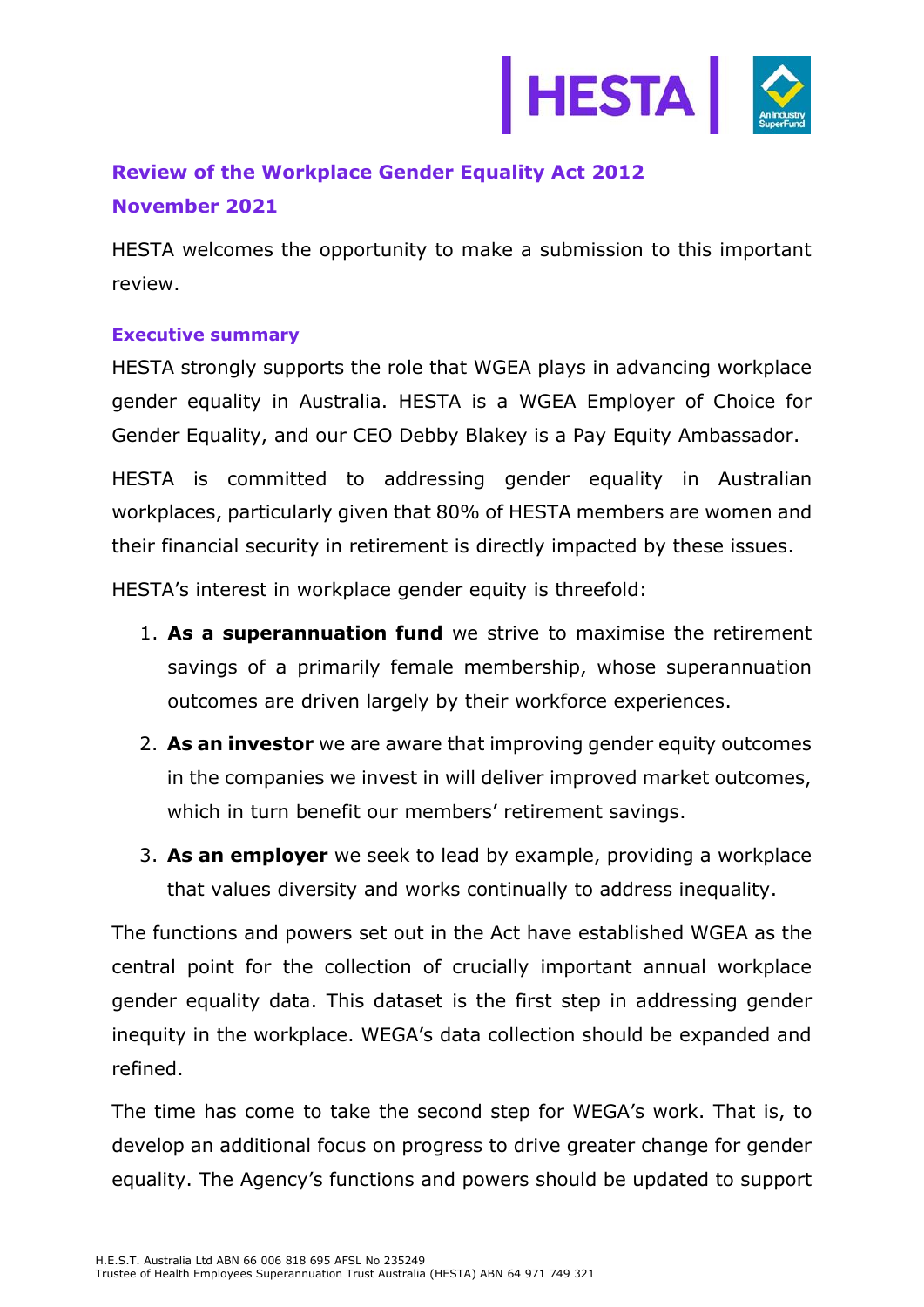an outcomes-oriented approach that assists employers to achieve concrete targets.

HESTA would also welcome an increased emphasis on superannuation in data collection and reporting. This could be facilitated through introducing an additional superannuation indicator to highlight and address some of the drivers of the stark gender gap that currently exists in retirement savings.

These enhancements to WGEA's current role and data collection scope should be undertaken in the context of ensuring that data collection is streamlined to reduce the impost on employers, and structured to support reporting in relation to environmental, social and corporate governance.

## **HESTA Recommendations:**

- *1. WGEA should continue to expand and enhance its crucial role in annual data collection to provide an increasingly comprehensive dataset that allows robust analysis of gender equality in Australian workplaces.*
- *2. WGEA's role should be expanded to give the Agency capacity to assist employers to set and achieve targets to improve gender equality outcomes.*
- *3. An employer's relevant Executive Summary from WGEA and Industry Benchmark reports should be required to be provided to the Board.*
- *4. Data on individual organisations gender pay gaps (base salary and total remuneration) should be made public. Organisational data on "like-for-like" gender pay gap should also be collected and disclosed along with the methodology used.*
- *5. Collection of remuneration data for CEOs should be mandatory and included in gender pay gap calculations.*
- *6. The Gender Equality Indicators should be expanded to include a superannuation indicator.*
- *7. WGEA should collect and publish actual earnings of part-time and casual employees (rather than full time equivalent) as well as the number of hours employees are engaged.*
- *8. WGEA should collect and publish data on employee age (year of birth).*
- *9. Data should be available in aggregated form for each entity including where it's reported by individual ABN.*
- *10. Data should be collected and published at a CEO-1 level for relevant employers.*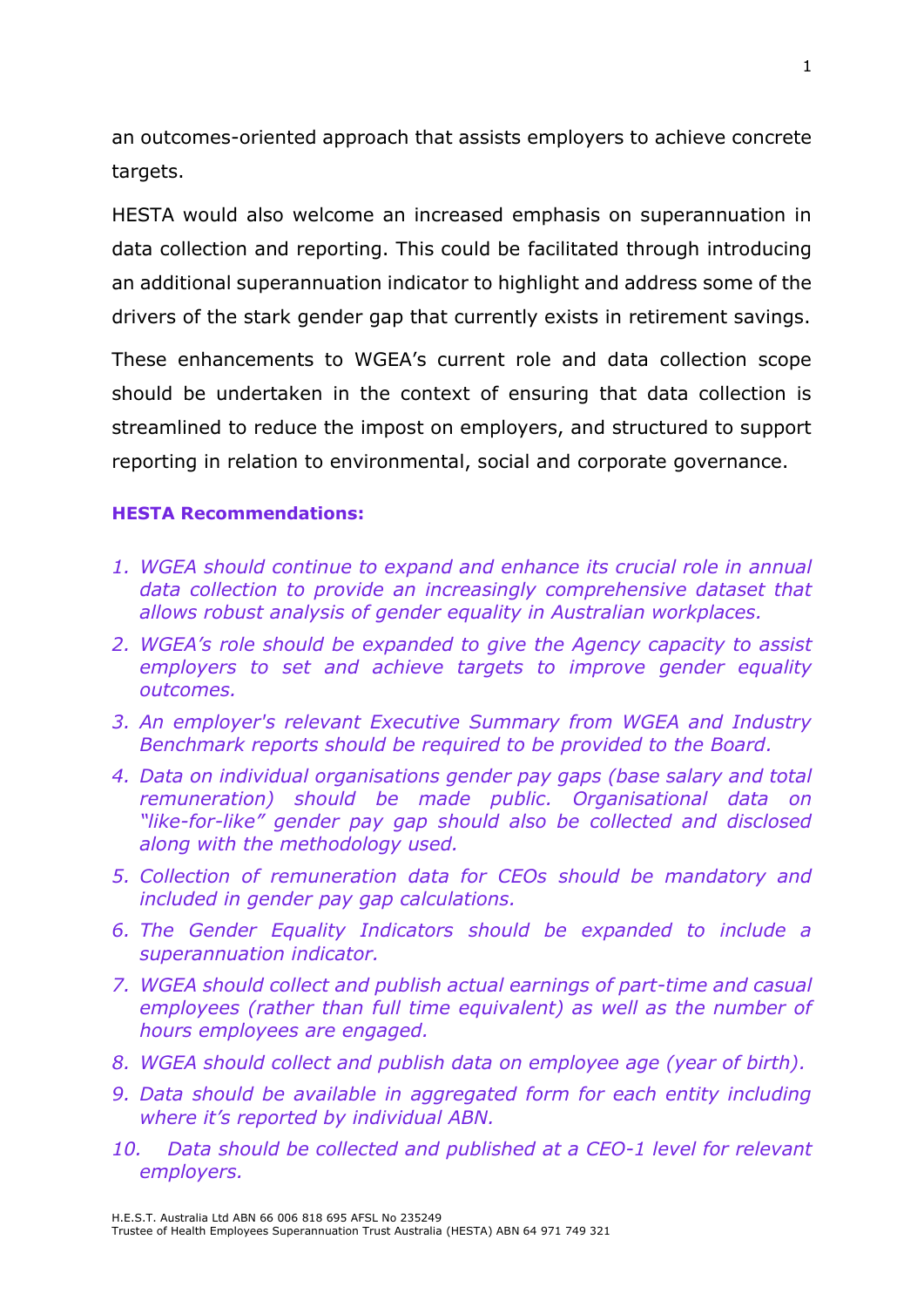## **Background**

HESTA is an industry super fund with a strict profit-to-members model that was created to meet the specific needs of employees working in the health and community services sector.

HESTA holds \$66 billion of assets on behalf of more than 900,000 members in the health and community services sector, 80% of whom are women.

HESTA advocates and acts to improve financial systems so they deliver more gender equal outcomes for our members and financial disadvantage is reduced. We advocate for a fair, healthy community and a sustainable economy so that our members can face the future with confidence.

#### **The HESTA member**

The typical HESTA member is well known to Australia. She is skilled, vocationally driven, and will spend time out of the paid workforce to care for others and is 43 years old.

Our members:

- Are mostly women, and are therefore more likely to take career breaks, live longer, and be dependent on the Age Pension in retirement;
- Earn \$52,400 per year (on average across our female membership), with our male members earning 20% more than this;  $1$
- Are predominantly light blue/blue collar workers in non-desk-based roles, required to perform manual tasks as a part of their role; and
- Are time poor generally balancing work and family responsibilities.

<sup>1</sup> <https://www.hesta.com.au/content/dam/hesta/Documents/HESTA-Vital-Signs-Report.pdf>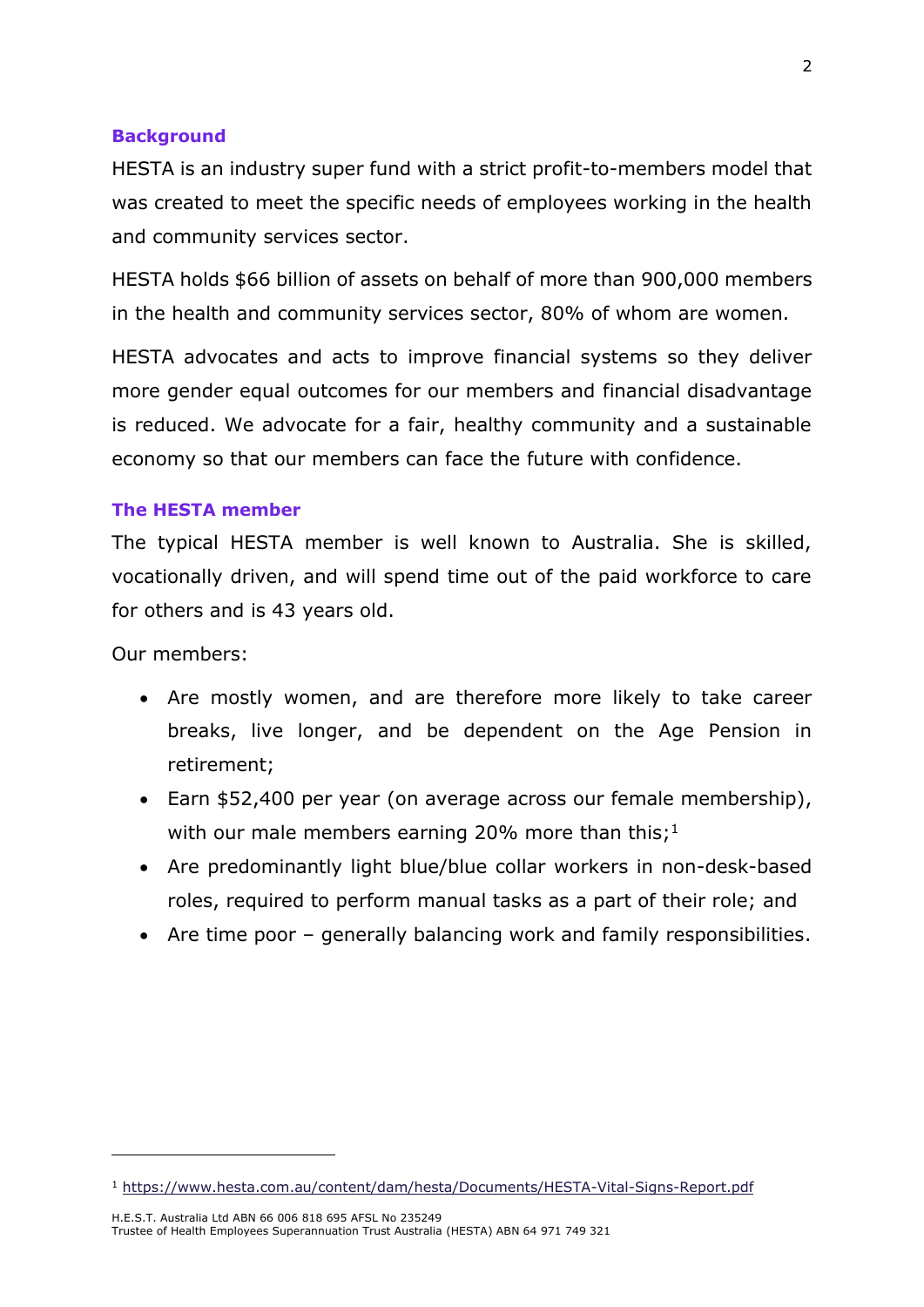#### **Workplace equality improves women's financial security**

Poverty in retirement is a stark reality<sup>2</sup> for many women after a lifetime of work (paid and unpaid). Improving gender equality, diversity and fair and equal treatment in the workplace makes a significant contribution to improving our members' financial security in retirement. The gender pay gap and reduced workforce participation are central drivers of the gender superannuation gap.

The functions and powers set out in the current Act are an important first step. However, in isolation they are unlikely to be enough to close the gender pay gap in the next few decades.<sup>3</sup> The Act should now expand WGEA's role so that it can assist employers to achieve concrete targets for gender equality. A change in WGEA's remit could provide valuable aid and encouragement for organisations to adopt an action and progress-oriented approach.

HESTA also believes a requirement to report an employer's relevant Executive Summary from WGEA and Industry Benchmark reports to the board would help to maintain the necessary focus on these issues and increase the necessary commitment from, and ownership by, leadership to ensure they are addressed.

Progress to close the gender pay gap will also be supported through greater transparency. While the current regime of reporting pay gap data at an aggregated level, by industry and across the whole dataset has been useful at highlighting the issue, the logical next step in supporting progress to close the gap is for data at an organisational level to be made public. This should occur alongside collection and publication of "like-for-like" pay gap data and the methodology used to calculate it.

 $2$  Older women—those aged 55 and over— were the fastest growing cohort of homeless Australians between 2011 and 2016, increasing by 31%. [https://humanrights.gov.au/our-work/age](https://humanrights.gov.au/our-work/age-discrimination/projects/risk-homelessness-older-women)[discrimination/projects/risk-homelessness-older-women](https://humanrights.gov.au/our-work/age-discrimination/projects/risk-homelessness-older-women)

<sup>&</sup>lt;sup>3</sup> Cassells R & Duncan A (2021), Gender Equity Insights 2021: Making it a priority, <https://bcec.edu.au/publications/gender-equity-insights-2021-making-it-a-priority/>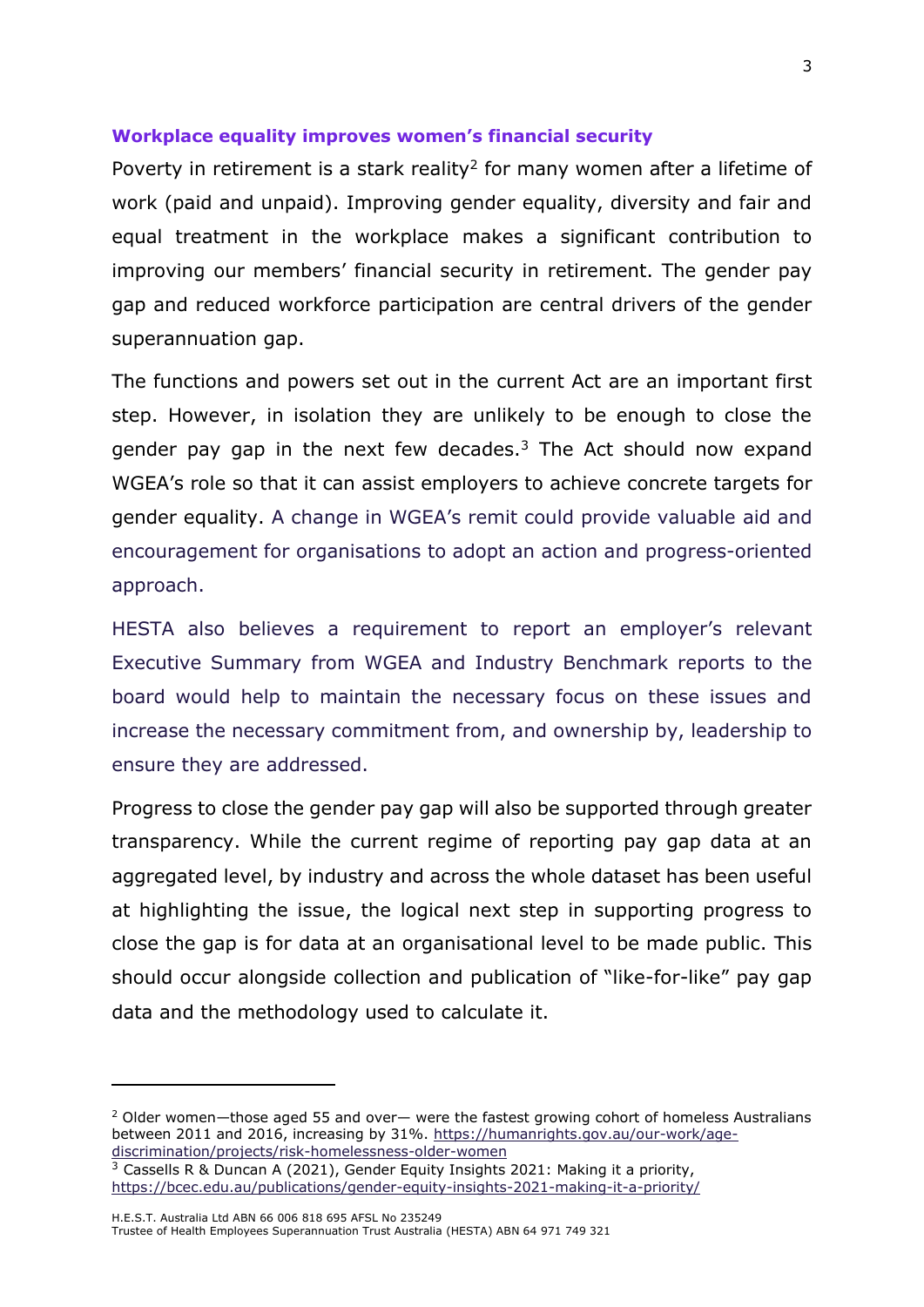We note that the WGEA submission to the Review commented that many employers have indicated they are prepared to make their organisation gender pay gap publicly available.

In addition, the collection of remuneration data for CEOs should be mandatory and included in the gender pay gap calculations.

The collection of CEO pay data would provide more detailed information on the gender pay gap and allow for greater analysis and insight. It would also be valuable for research regarding women in leadership and executive pay, including the connections between gender, executive pay, and industry pay gaps.

# *HESTA Recommends that:*

- *1. WGEA should continue to expand and enhance its crucial role in annual data collection to provide an increasingly comprehensive dataset that allows robust analysis of gender equality in Australian workplaces.*
- *2. WGEA's role should be expanded to give the Agency capacity to assist employers to set and achieve targets to improve gender equality outcomes.*
- *3. An employer's relevant Executive Summary from WGEA and Industry Benchmark reports should be required to be provided to the Board.*
- *4. Data on individual organisations gender pay gaps (base salary and total remuneration) should be made public. Organisational data on "like-for-like" gender pay gap should also be collected and disclosed along with the methodology used.*
- *5. Collection of remuneration data for CEOs should be mandatory and included in gender pay gap calculations.*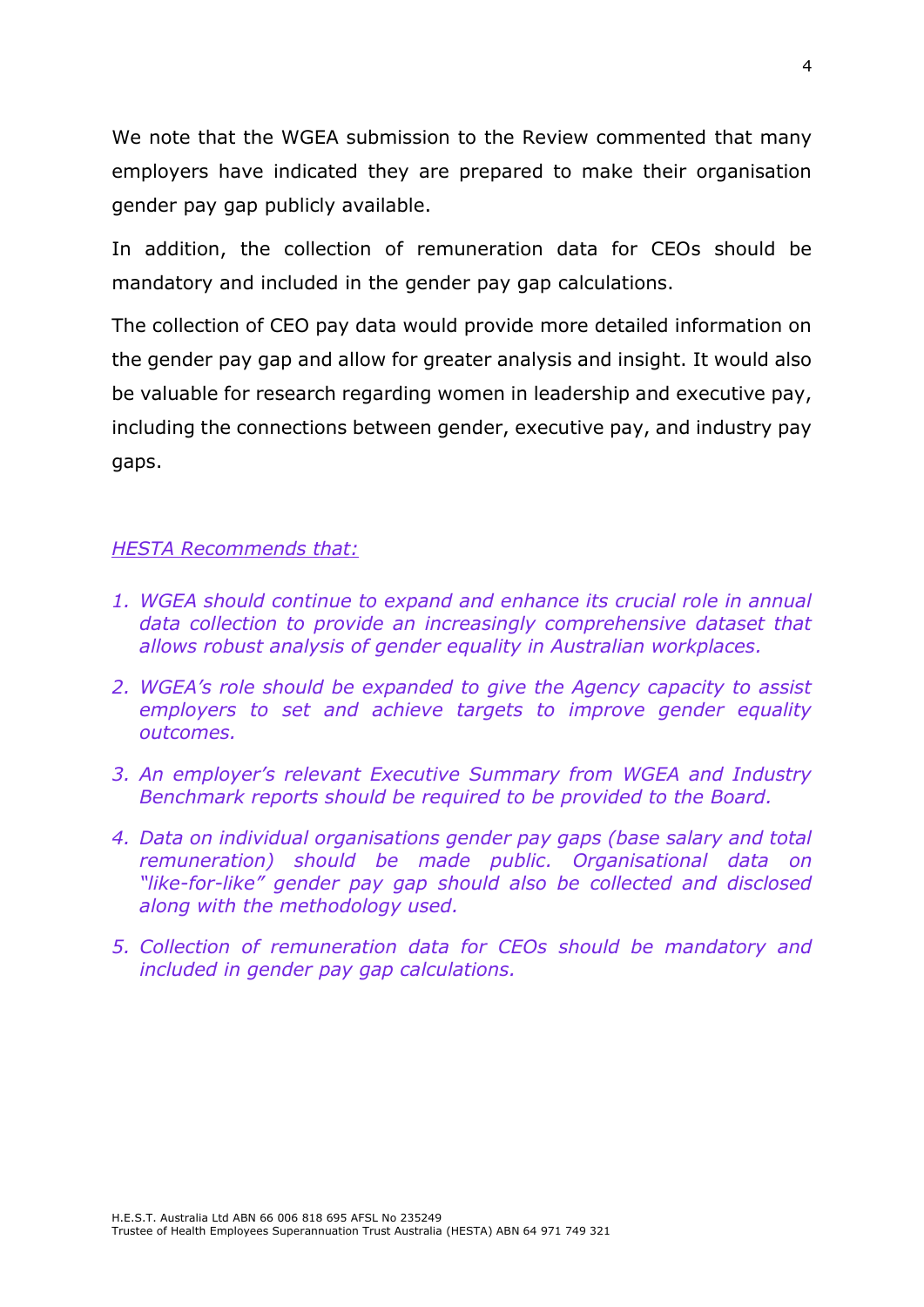### **Inequality in superannuation outcomes**

Australia has a sophisticated and world-leading retirement income system; however, it was designed based-on traditional male full-time continuous working patterns. Women are significantly more likely than men to move in and out of the workforce to do unpaid work caring for others, and to work in lower paid and insecure jobs. They also live around five years longer than men.

These factors leave a stark gender gap in retirement savings. Only 33.7% of HESTA members are currently on track to be financially secure in retirement<sup>4</sup> due to their low incomes, the gender pay gap and broken work patterns.

According to WGEA, in 2017-18, across all age groups women's median superannuation account balances were 30.8% lower than men's.<sup>5</sup>

There is a need for equity mechanisms that improve retirement savings for those on lower incomes and those who undertake unpaid caring roles. Some of these can be delivered at an individual workplace level. These include providing:

- Employer funded paid parental leave (including superannuation).
- Superannuation on unpaid parental leave.
- Superannuation on Commonwealth Parental Leave Pay.
- Superannuation above the legislated minimum superannuation guarantee.
- Superannuation on every dollar earned.

These measures alone will not close the gender super gap; however, they will make a difference to women's financial security in retirement. They are also important features of best-practice employment practices aimed at addressing inequality in the workplace.

<sup>5</sup> <https://www.wgea.gov.au/publications/womens-economic-security-in-retirement> There are different calculations of the superannuation gap; however, any gap is unacceptable.

<sup>4</sup> Based on our proprietary retirement readiness score on 1 October 2021.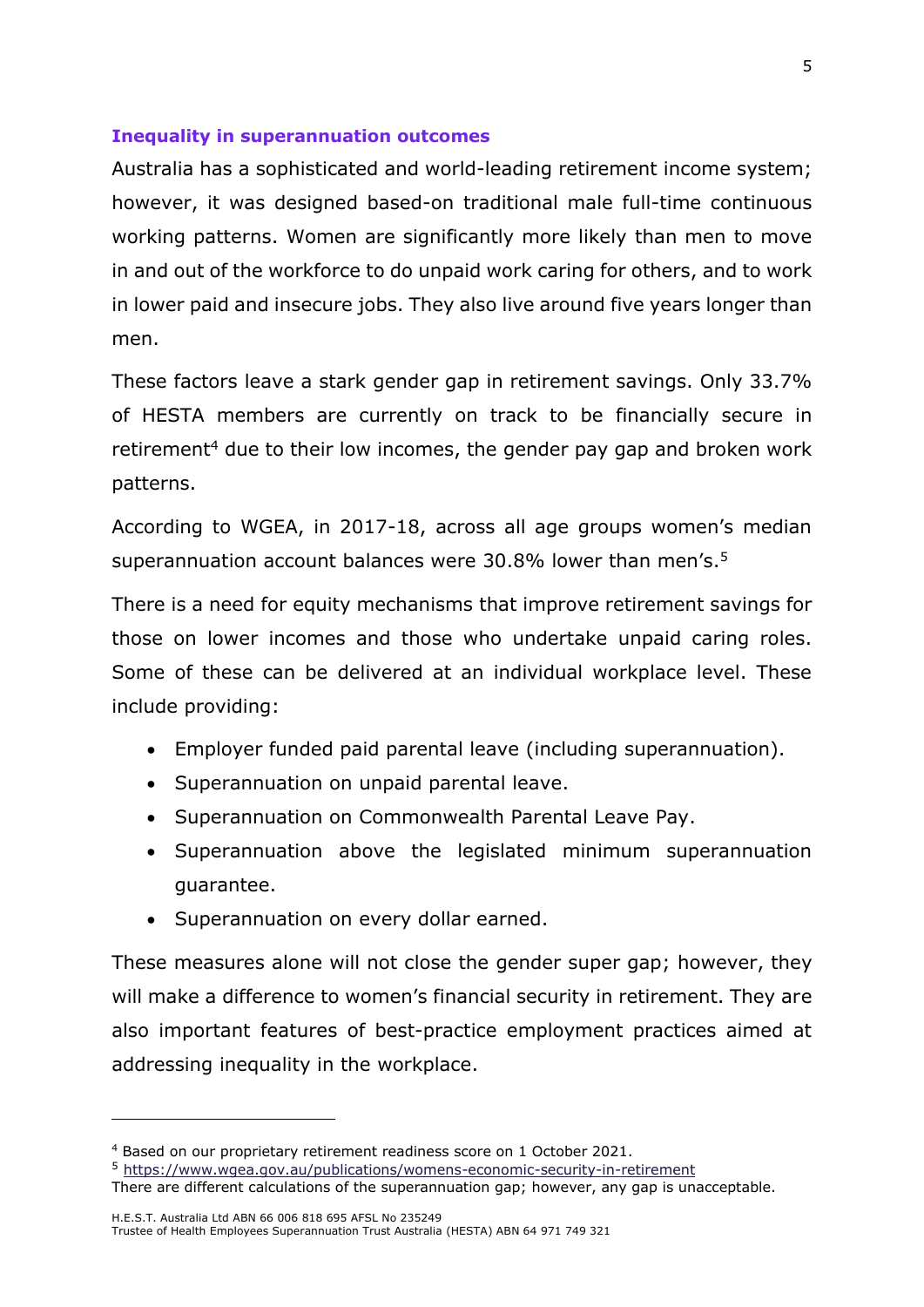The Gender Equality Indicators should be expanded to include a specific superannuation indicator. A superannuation indicator would require employers to collect and report:

- whether superannuation is paid on employer or commonwealth paid parental leave and unpaid parental leave;<sup>6</sup>
- whether the employer pays above the minimum SG rate;
- whether women are paid extra superannuation contributions;<sup>7</sup>
- the existence of a superannuation policy or any other measures to improve women's financial security in retirement. 8

In addition, WGEA should collect and publish actual earnings of part-time and casual employees (rather than full time equivalent) as well as the number of hours employees are engaged. This would allow for a clearer understanding of working patterns, which are a major driver of superannuation outcomes.

Actual earnings data for part-time and casual employees will allow for improved analysis of gender equality in this section of the workforce that is highly feminised and reflects a large proportion of the HESTA membership.

Finally, collecting an employee's age through year of birth will assist to analyse drivers of the superannuation gap throughout employees' working lives.

HESTA also supports the collection of data on broader diversity metrics to assist to track the impact of these factors on superannuation outcomes.

 $6$  Where this is already collected on a voluntary basis; it should be a mandatory part of a superannuation indicator

 $<sup>7</sup>$  Financial services firm Rice Warner gives female employees and extra two per cent super, no</sup> matter how much they are earning. [https://www.news.com.au/finance/superannuation/radical](https://www.news.com.au/finance/superannuation/radical-proposal-to-force-bosses-to-fork-out-extra-super-for-women/news-story/0174c968cf2cf1901c62eaaf9c282230)[proposal-to-force-bosses-to-fork-out-extra-super-for-women/news](https://www.news.com.au/finance/superannuation/radical-proposal-to-force-bosses-to-fork-out-extra-super-for-women/news-story/0174c968cf2cf1901c62eaaf9c282230)[story/0174c968cf2cf1901c62eaaf9c282230](https://www.news.com.au/finance/superannuation/radical-proposal-to-force-bosses-to-fork-out-extra-super-for-women/news-story/0174c968cf2cf1901c62eaaf9c282230)

 $8$  (For example, whether employers voluntarily pay superannuation for workers who are under 18 and working less than 30 hours a week given this would help women begin accumulating super earlier; or whether there are measures to help retain older women in the workforce).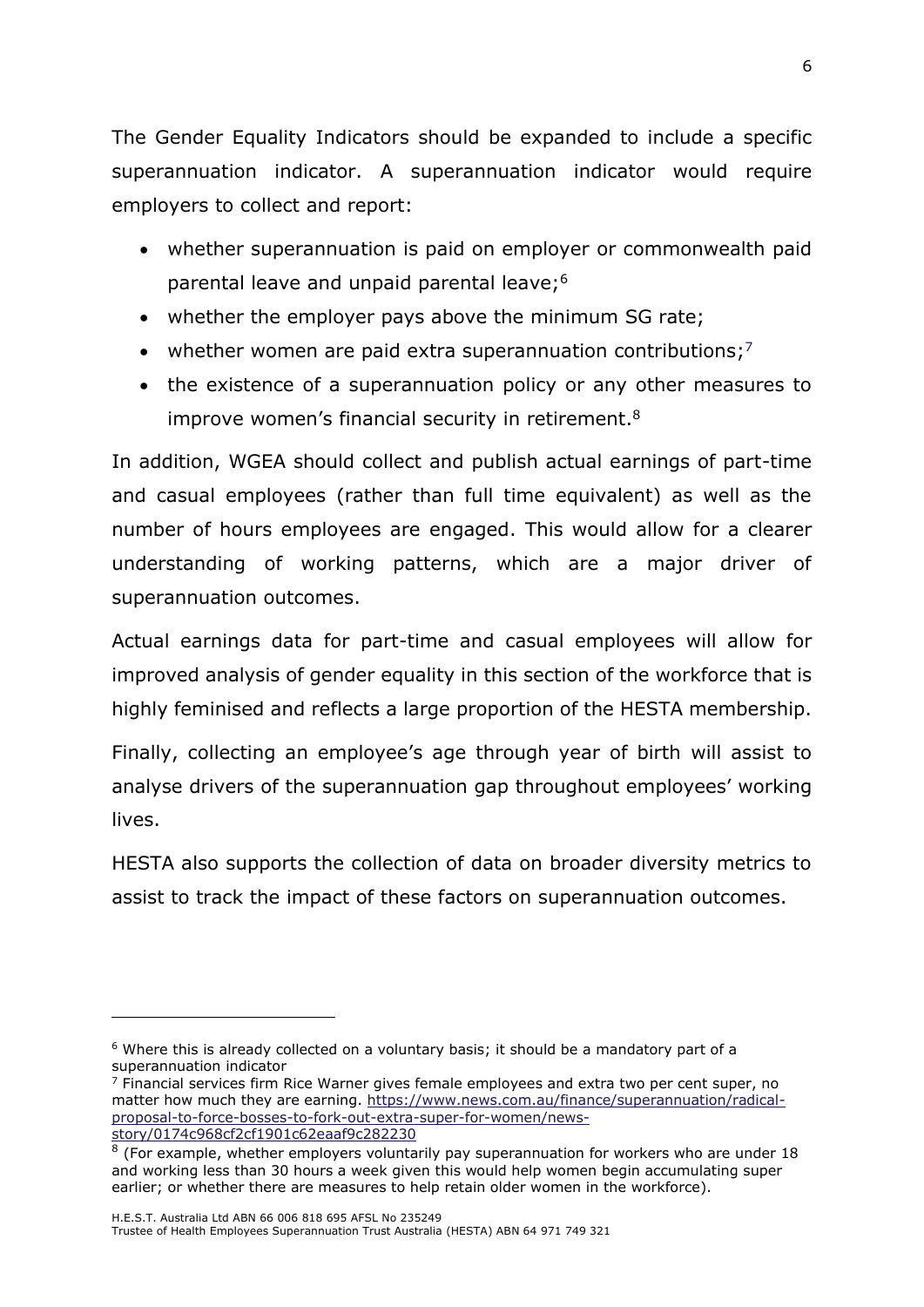## *HESTA Recommends that:*

- *6. The Gender Equality Indicators should be expanded to include a superannuation indicator.*
- *7. WGEA should collect and publish actual earnings of part-time and casual employees (rather than full time equivalent) as well as the number of hours employees are engaged.*
- *8. WGEA should collect and publish data on employee age (year of birth).*

# **Diversity as a driver of market outcomes**

Not only is workplace gender diversity and equality important for women's financial security – there are real economic benefits to be captured.

Research demonstrates that there are important financial benefits for businesses that foster an inclusive culture and retain a diverse workforce at all levels.<sup>9</sup> For example, WGEA and the Bankwest Curtin Economics Centre research demonstrating that an increase in the share of female 'top-tier' managers by 10 percentage points or more led to a 6.6% increase in the market value of Australian ASX-listed companies, worth the equivalent of AUD\$104.7 million.<sup>10</sup> Capturing these benefits to improve financial returns is an important consideration for investors.

For HESTA, diversity and inclusion data at the group level for listed entities is most useful for integration into our investment decision-making, as it enables us to compare companies to their peers and track change over time.

The current data collection and reporting on manager and non-managers could be enhanced by more detail on the gender composition of leadership and executive teams. In particular, by providing data at the most senior level (CEO -1).

<sup>9</sup> McKinsey, Why Diversity Matters. [https://www.mckinsey.com/business](https://www.mckinsey.com/business-functions/organization/our-insights/why-diversity-matters)[functions/organization/our-insights/why-diversity-matters](https://www.mckinsey.com/business-functions/organization/our-insights/why-diversity-matters)

<sup>10</sup> https://www.wgea.gov.au/newsroom/media-releases/more-women-at-the-top-proves-betterfor-business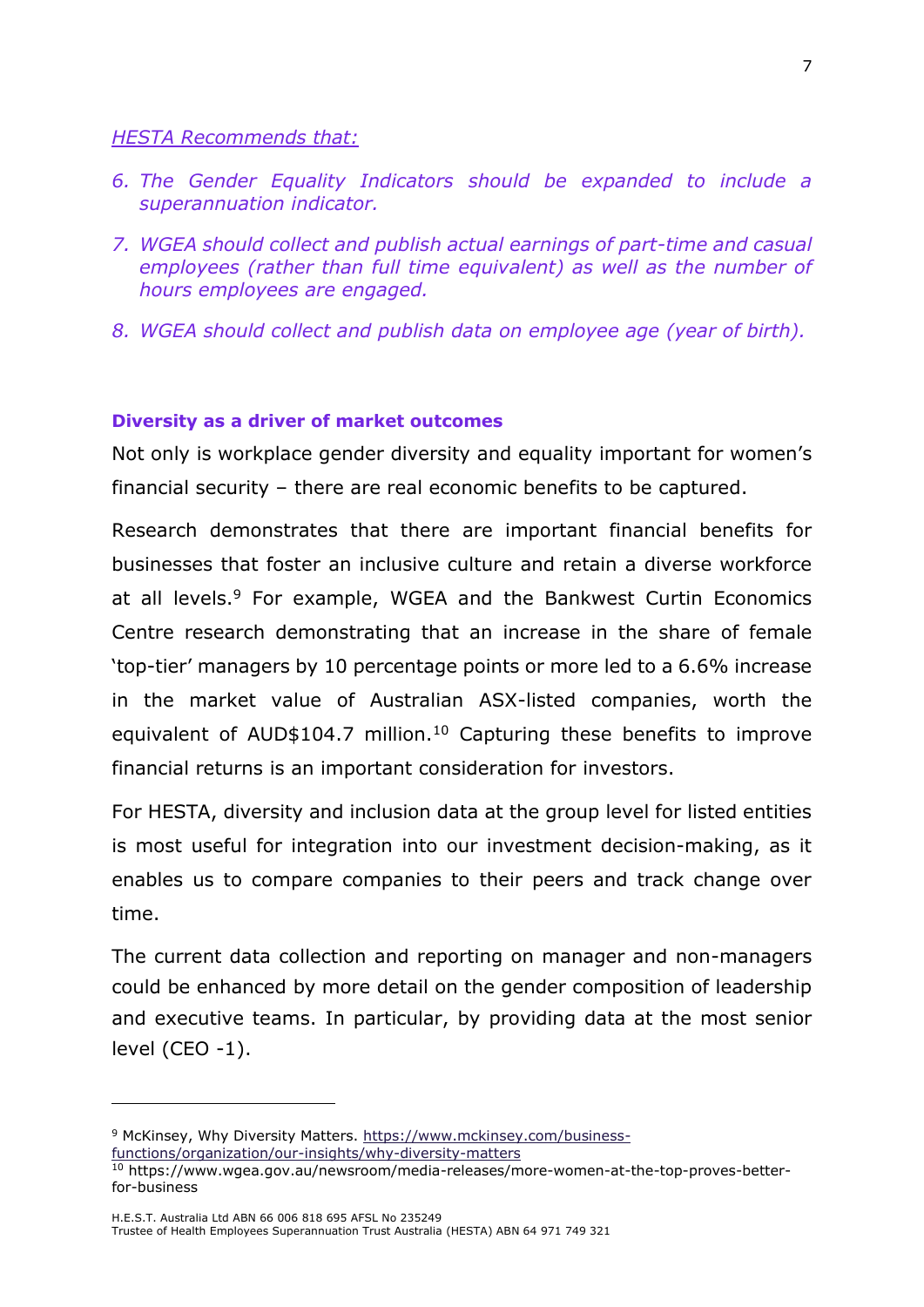This change would support the aims of HESTA's  $40:40$  Vision initiative<sup>11</sup> which calls on ASX300 companies to set targets to achieve gender parity at senior executive level (CEO-1).

Achieving progress towards gender equality at senior levels would be aided by comprehensive data collection and reporting at this level. For example, reporting on gender balance in critical talent pools could be an important means of monitoring and progressing gender balance in the pipeline for leadership roles.

Finally, the reporting cycle for WGEA data should remain annual in line with most other reporting requirements for companies.

It is crucial that we have an agency such as WGEA to continue to provide these kinds of insights that assist investors understand the impact of gender equality on financial outcomes.

## *HESTA Recommends that:*

- *9. Data should be available in aggregated form for each entity including where it's reported by individual ABN.*
- *10. Data should be collected and published at a CEO-1 level for relevant employers.*

## **HESTA as an Employer**

HESTA provides up to 14 weeks paid parental leave for primary caregivers, regardless of gender. This includes paying superannuation on the paid portion, as well as on any unpaid parental leave for up to 12 months HESTA is proud to be one of the first organisations in Australia certified as a Family Friendly Workplace.<sup>12</sup>

We know that every family is unique, and we provide support for parents to take parental leave flexibly. We partner with Parents at Work who provide workshops, seminars, coaching and support to help our working

<sup>11</sup> <https://www.hesta.com.au/4040Vision>

<sup>12</sup> <https://familyfriendlyworkplaces.com/get-inspired/>